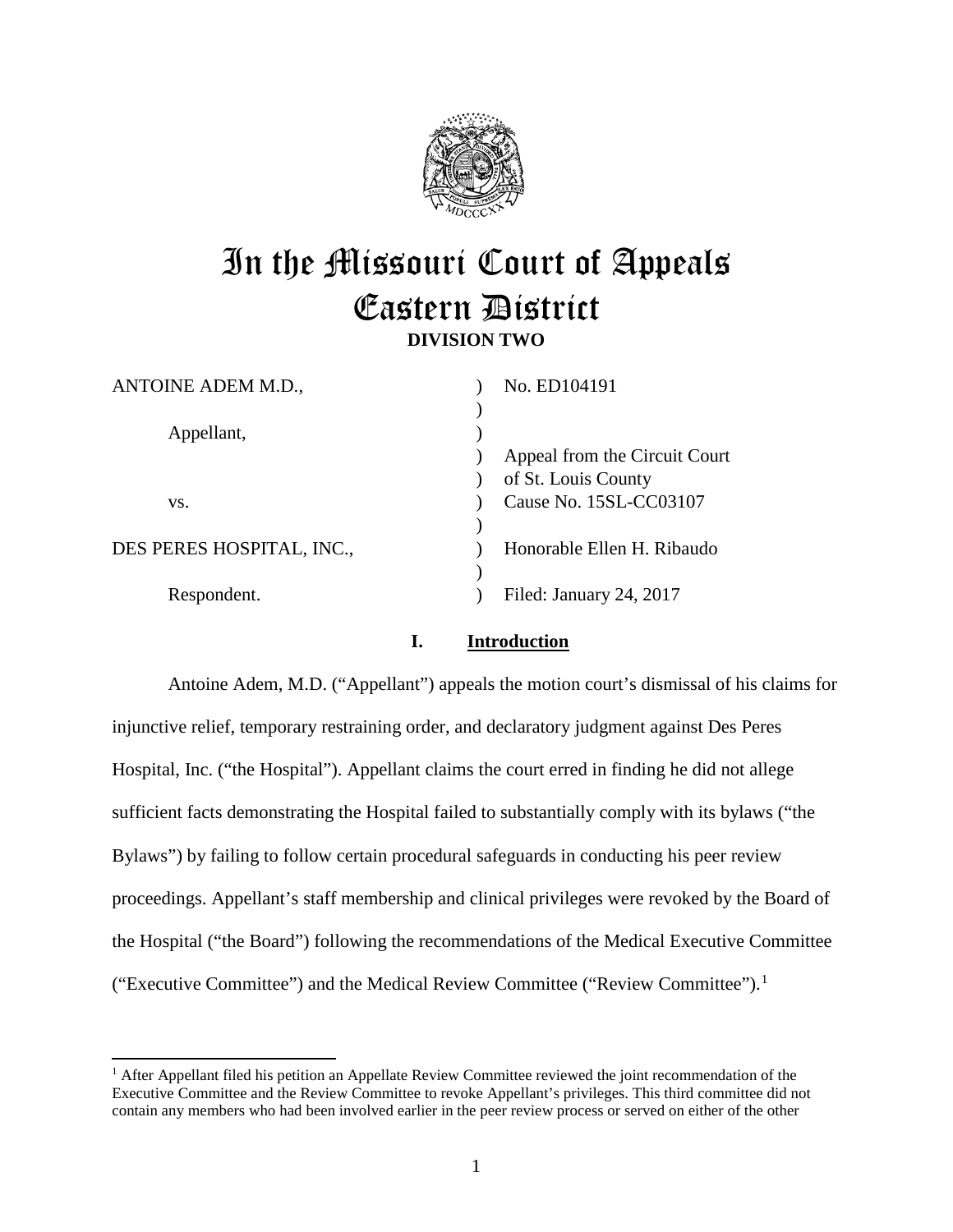As an initial matter, our Court must determine whether there is a final judgment *sua sponte*. *Avery Contr., LLC v. Niehaus*, 492 S.W.3d 159, 162 (Mo. banc 2016). The motion court's order and judgment did not specify whether it dismissed Appellant's claims with or without prejudice. If a motion to dismiss does not specifically state it is dismissed with prejudice, it is deemed to be dismissed without prejudice. *See Meissner v. Schnettgoecke*, 427 S.W.3d 864, 866 n.2 (Mo. App. E.D. 2014); *see also* Rule 67.03.[2](#page-1-0) Typically, following a dismissal without prejudice, a plaintiff can cure the dismissal by filing another suit in the same court. *Meissner*, 427 S.W.3d at 866 n.2. Therefore, a dismissal without prejudice is generally not a final, appealable judgment. *Jennings v. SSM Health Care St. Louis*, 355 S.W.3d 526, 530-31 (Mo. banc 2011).

"However, a party can appeal from a dismissal without prejudice if the dismissal has the practical effect of terminating the action." *L.C. Dev. Co. Inc. v. Lincoln Cty*, 26 S.W.3d 336, 338 (Mo. App. E.D. 2000); *Avery Contr*., 492 S.W.3d at 162. The motion court granted the Hospital's combined motion to dismiss Appellant's claims based on his failure to state a claim upon which relief could be granted. The Supreme Court of Missouri has held "where the trial court dismisses a petition without prejudice for failure to state a claim, and the plaintiff elects to stand on the dismissed petition and not to plead further, then that dismissal effectively bars the plaintiff from re-filing the action in its original form." *Jennings*, 355 S.W.3d at 531. Consequently, the motion court's dismissal has the practical effect of a final judgment, and appellate courts have jurisdiction over such appeals. *Id*.

<span id="page-1-0"></span>j committees, and also unanimously recommended the Board revoke Appellant's privileges. This Court is not considering the decision of the Appellate Review Committee, as it is a matter outside of the pleadings. 2 All references are to Missouri Supreme Court Rules 2015.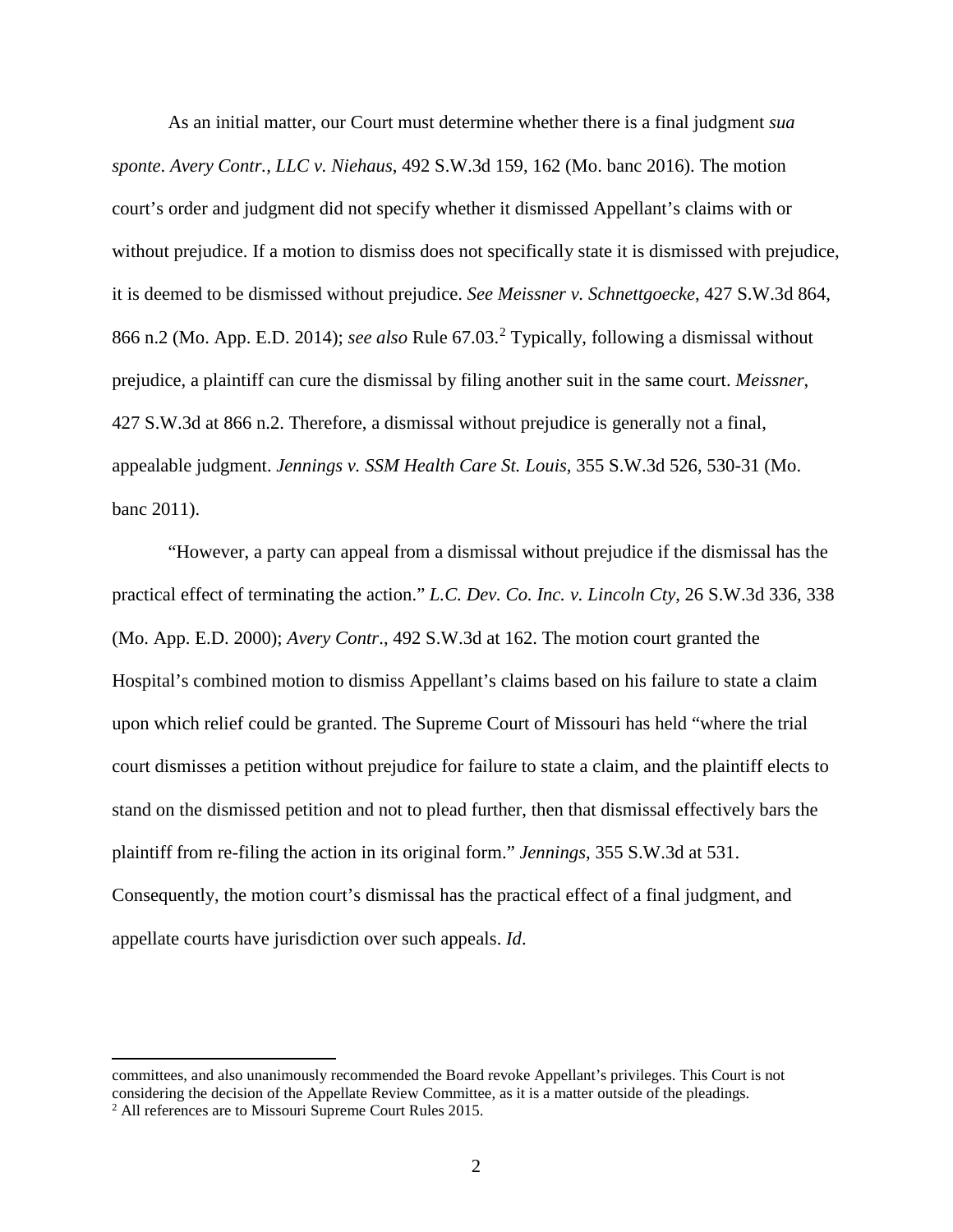#### **II. Factual and Procedural Background**

Appellant is a cardiologist who was a member of the Hospital's medical staff. On March 21, 2014, the Hospital's Chief of Staff notified Appellant that the Executive Committee had recommended that Appellant's medical staff privileges be revoked in accordance with the Bylaws. Following this adverse recommendation, Appellant invoked his right to a hearing by the Review Committee and was served with notice of the hearing on June 2, 2015. This notice letter included the names of the three medical staff members who would review the Executive Committee's recommendation. Section 11.6 of the Bylaws outlines the requirements for selecting the Review Committee and states that the doctors serving on the Review Committee cannot be in economic competition with Appellant and cannot have been involved earlier in the peer review process. This section also requires that the Chief of Staff appoint members of the Review Committee and "[i]f available, at least one [Review Committee] member shall have practice experience, education or training the same or sufficiently similar to the practice area of the Physician…under review." § 11.6. Appellant objected that none of the appointed physicians practiced cardiology and therefore lacked sufficiently similar experience as required by the Bylaws. His objection was overruled by the Hospital and the Review Committee hearing was held from August 4-6th, 2015.

Appellant asserted in his pleadings that on or about September 3, 2015, he learned one of the Review Committee members, Dr. Soudah, was an employee of Tenet, a publicly traded forprofit corporation that wholly owns the Hospital. Appellant pleaded that this raised a conflict of interest and violated the Bylaw's impartiality requirement. This objection was made three months after Appellant received notice of the hearing. The Hospital denied the objection because

3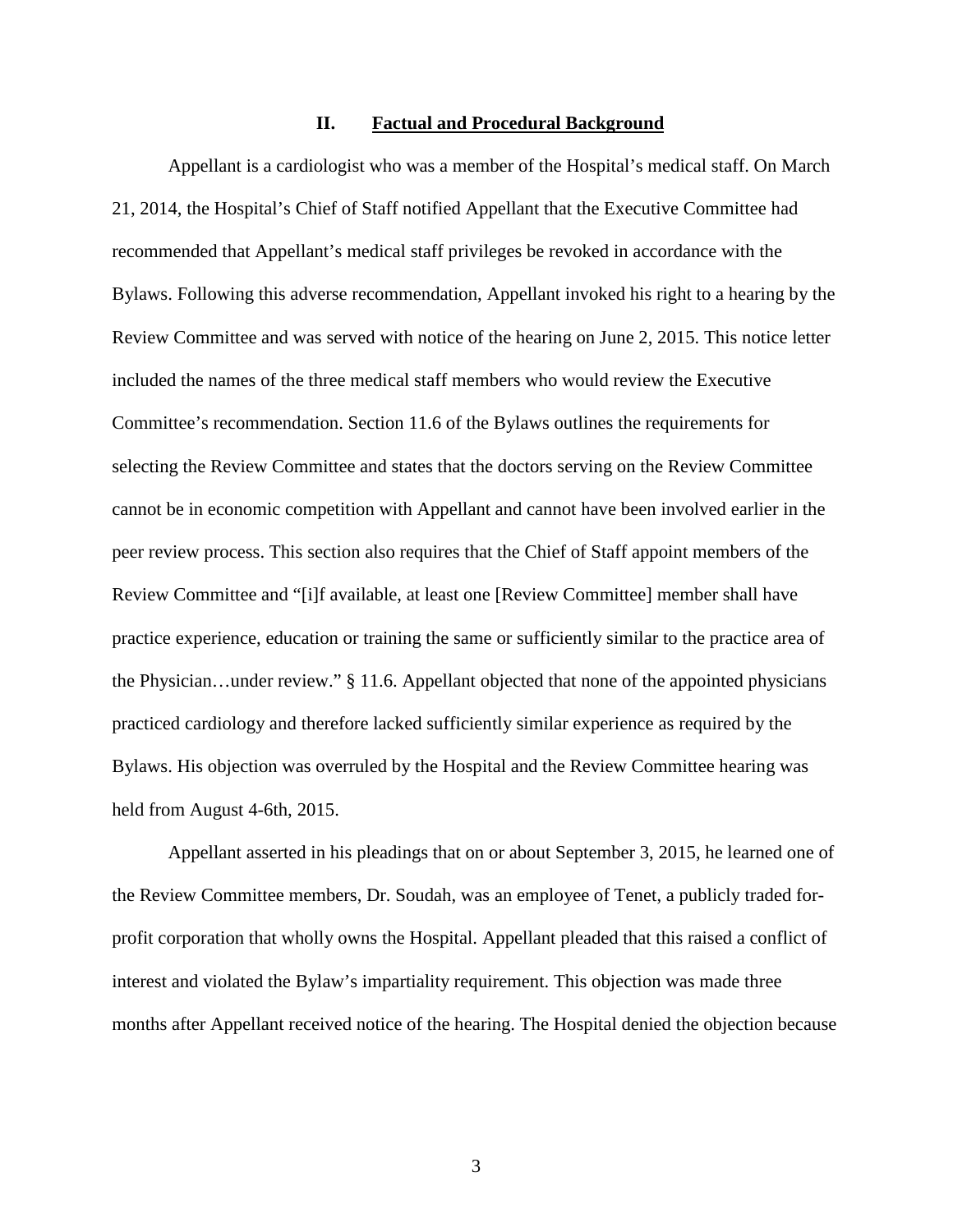it was not made within ten days after receiving notice of the hearing as provided by the Bylaws and was therefore waived.

On September 11, 2015, Appellant filed a lawsuit in St. Louis County seeking a temporary restraining order, preliminary and permanent injunctions, and a declaratory judgment that the Hospital had failed to substantially comply with its Bylaws. Appellant alleged that the Hospital failed to comply with the Bylaws in two express ways: (1) failing to select impartial panel members to sit on the Review Committee; and (2) failing to select any panel member who had sufficiently similar experience to Appellant. On September 25, 2016, the motion court granted the Hospital's motion to dismiss for failure to state a claim, finding that Appellant failed to plead sufficient facts which, if true, demonstrated that the Hospital did not substantially comply with its Bylaws. This appeal follows.

#### **III. Standard of Review**

"Where the pleadings fail to state a cause of action under the law or fail to state facts entitling the party to relief, the trial court may dismiss the lawsuit." *ITT Commercial Fin. Corp. v. Mid-America Marine Supply Corp*., 854 S.W.2d 371, 376 (Mo. banc 1993). "Missouri rules of civil procedure demand more than mere conclusions that the pleader alleges without supporting facts." *Transit Cas. Co. ex rel. Pulitzer Publ'g Co. v. Transit Cas. Co. ex rel. Intervening Employees*, 43 S.W.3d 293, 302 (Mo. banc 2001) (citing Rule 55.05). Missouri is a fact-pleading state and every petition must contain facts that sufficiently demonstrate the pleader is entitled to the relief sought. *ITT,* 854 S.W.2d at 379. "A petition must contain allegations of fact in support of each essential element of the cause sought to be pleaded." *Sparks v. PNC Bank*, 400 S.W.3d 454, 460 (Mo. App. E.D. 2013). This Court disregards all conclusions in a petition when they are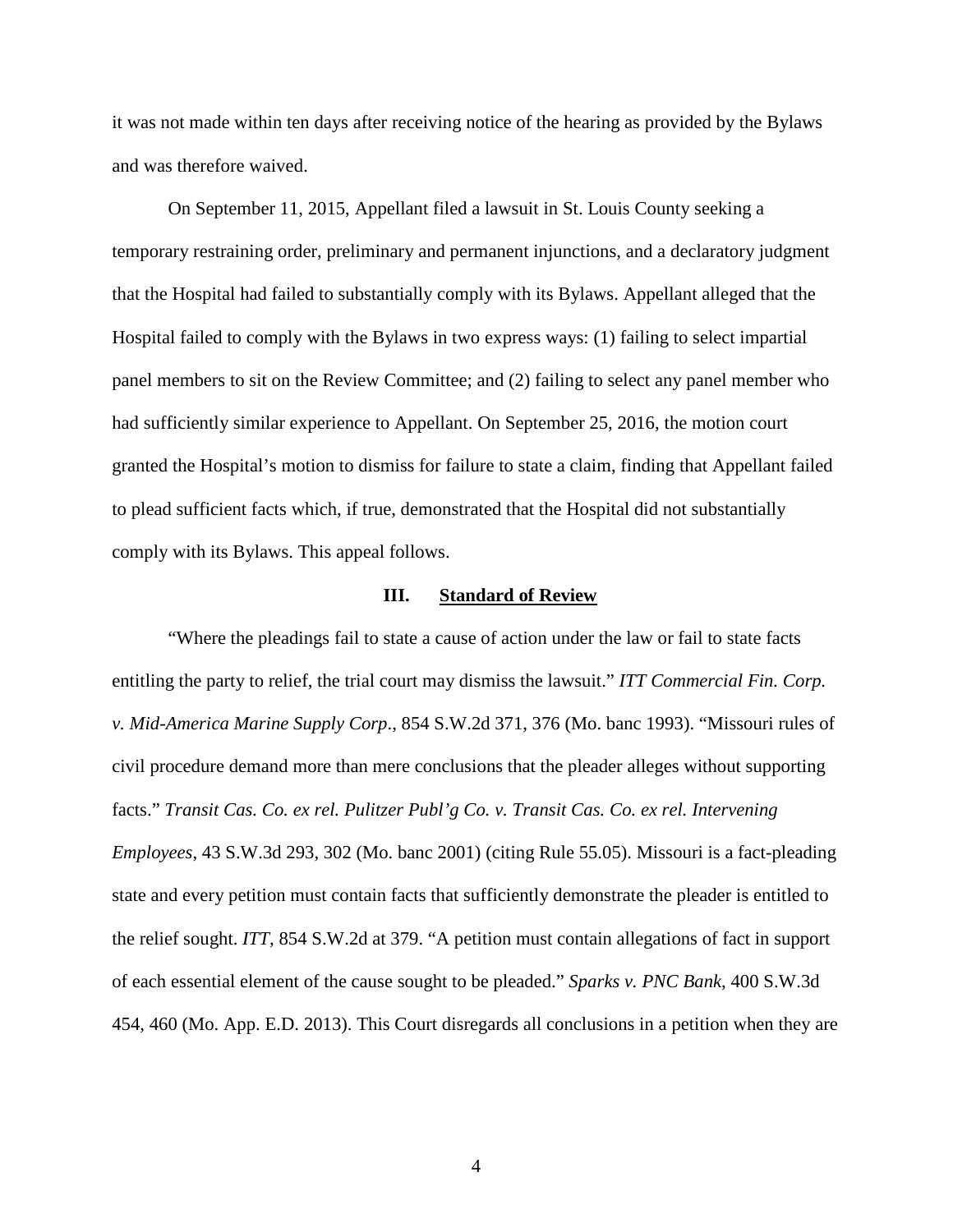not supported by facts. *Zafer Chiropractic & Sports Injuries, P.A. v. Hermann*, 2016 Mo. App. LEXIS 1020, \*5 (Mo. App. E.D. October 18, 2016).

An appellate court "reviews the grant of a motion to dismiss *de novo*." *Byrne & Jones Enters. v. Monroe City R-1 Sch. Dist.*, 493 S.W.3d 847, 851 (Mo. banc 2016). "Appellate review of the trial court's dismissal for failing to state a cause of action is solely a test of the adequacy of the plaintiff's petition." *Egan v. St. Anthony's Med. Ctr.*, 244 S.W.3d 169, 171 (Mo. banc 2008) (*Egan I*) (internal quotations omitted). We assume all averments from the petition are true and liberally grant all reasonable inferences in the plaintiff's favor. *Gardner v. Bank of Am., N.A.*, 466 S.W.3d 642, 646 (Mo. App. E.D. 2015). In reviewing the grant of a motion to dismiss, "we review the petition in an almost academic manner to determine if the facts alleged meet the elements of a recognized cause of action, or of a cause that might be adopted in that case." *Id*. (citing *Nazeri v. Mo. Valley College*, 860 S.W.2d 303, 306 (Mo. banc 1993)).

In *Egan I*, the Supreme Court of Missouri held "an aggrieved member of the medical staff, may bring an action in equity for injunctive relief to compel the hospital to substantially comply with its own bylaws before his privileges may be revoked." 244 S.W.3d at 174. The Court went on to emphasize:

[T]he purpose of [19 CSR [3](#page-4-0)0-20.021(2)(C)1-5]<sup>3</sup> is to implement a system of medical staff peer review, rather than judicial oversight, and it is clear that final authority to make staffing decisions is securely vested in the hospital's governing body with advice from the medical staff.

*Id.* (citing 19 CSR 30-20.021(2)(C)12).

<span id="page-4-0"></span><sup>&</sup>lt;sup>3</sup> This regulation requires hospitals to adopt bylaws to govern the professional activity of medical staff members, including bylaws for hearing and appealing a denial or revocation of staff privileges. *Ralph v. St. Anthony's Med. Ctr.*, 470 S.W.3d 783, 786 (Mo. App. E.D. 2015). "[I]t is implicit under this regulation that hospitals not only have a legal duty to adopt bylaws, but also a corresponding duty to abide by those bylaws." *Id*. (quoting *Egan I*, 244 S.W.3d at 173).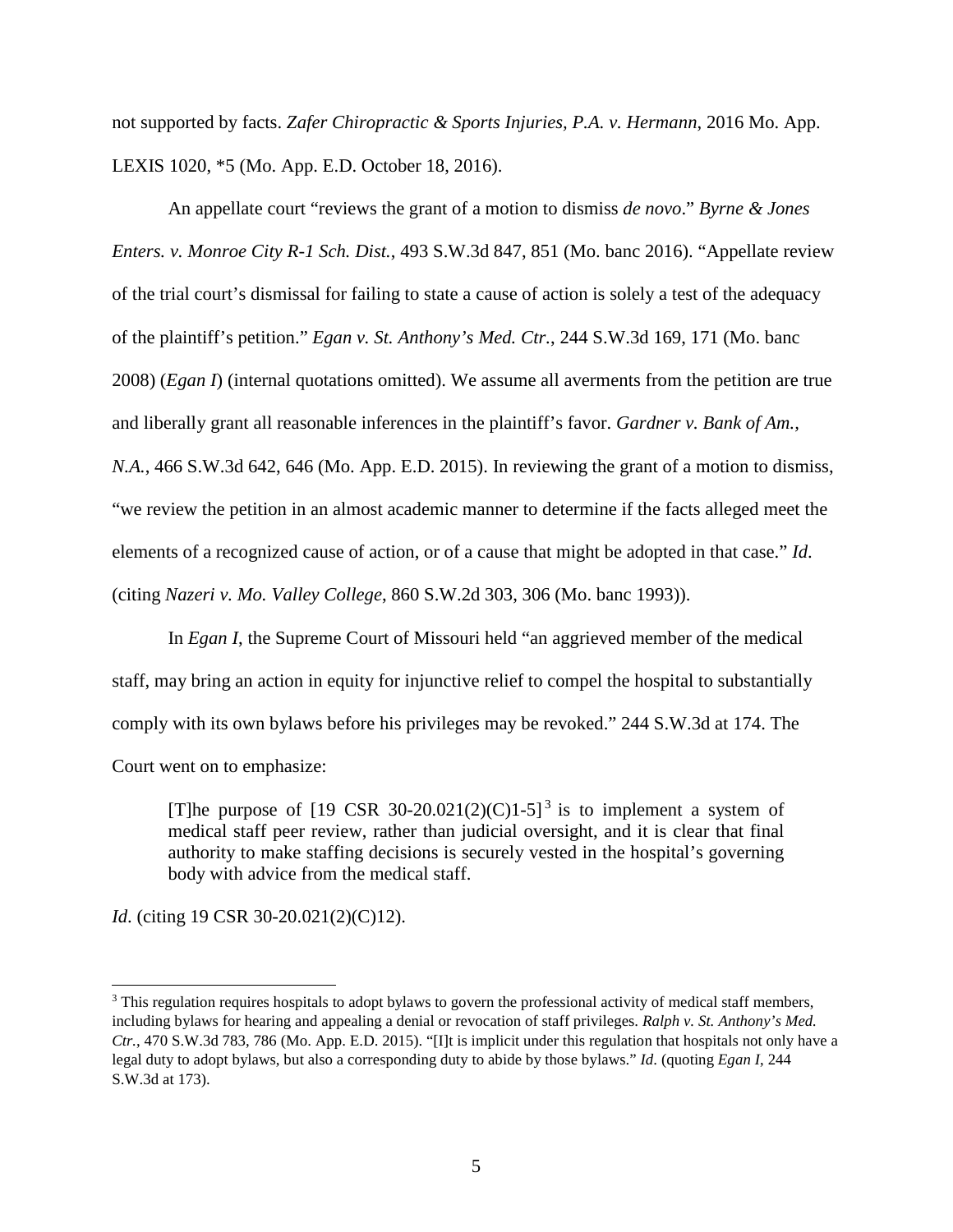*Egan I* held that appellate courts "will not impose judicial review on the merits of a hospital's staffing decisions, but will act only to ensure substantial compliance with the hospital's bylaws" and remanded the case to the trial court to make that determination. *Id*. The trial court found the hospital had substantially complied with the bylaws and denied Dr. Egan's request for injunctive relief; Dr. Egan then appealed the ruling to our Court a second time. *Egan v. St. Anthony's Med. Ctr.*, 291 S.W.3d 751, 754 (Mo. App. E.D. 2009) (*Egan II*).

On appeal, this Court defined the proper standard for evaluating "substantial compliance." *Id*. at 759-60. First, an adversely affected member of the medical staff must demonstrate "that the hospital actually violated an express requirement of the bylaws." *Id*. at 759. Second, a court must determine whether the alleged violation was one of "basic procedural protections such as notice, hearing, and appeal procedures." *Id*. at 760. A "hospital's 'technical' violations or minor irregularities in procedural compliance will generally not constitute a failure of substantial compliance." *Id*. Additionally, "violations of hospital bylaws that, when looking at the proceedings as a whole, do not result in material prejudice to the physician or otherwise undermine the result reached by the hospital do not fall below the standard of substantial compliance or warrant equitable relief." *Id*. (internal quotations omitted). Judicial review of a hospital's staffing decisions is thus narrowly limited to express and material procedural violations of a hospital's bylaws. *Id*. at 759-60. "[I]f a hospital substantially complies with its bylaws, the adversely affected medical staff member is not entitled to equitable relief and a reviewing court may not reweigh the evidence or interfere with the hospital's decision on the merits." *Id*. at 760.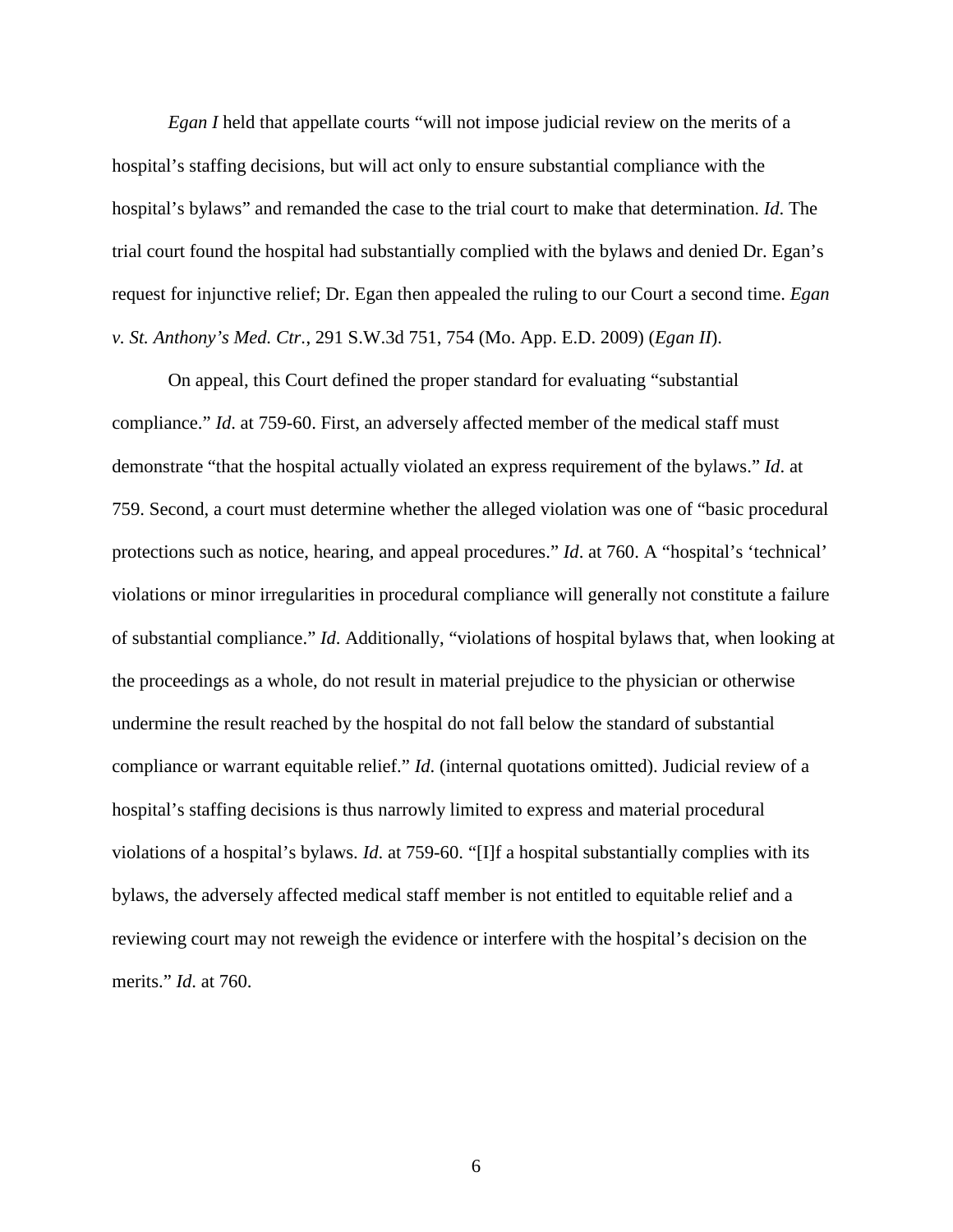#### **IV. Discussion**

## **a. The motion court did not err in holding Appellant failed to allege sufficient facts to show the appointment of Dr. Soudah constituted an express, material, procedural violation of the Bylaws.**

#### **i. Dr. Soudah's appointment did not violate the Bylaws.**

In his first point on appeal, Appellant claims the Hospital violated the Bylaws by appointing a biased member, Dr. Soudah, to the Review Committee. Appellant alleges Dr. Soudah is an employee of Tenet, the corporation that owns the Hospital, and there was an "obvious" conflict of interest because Tenet was "adverse" to Appellant.<sup>[4](#page-6-0)</sup> Appellant asserted that because Dr. Soudah was an employee of the Hospital's parent company he had a presumptive conflict of interest that violated the requirement of impartiality. In reviewing the petition and the attached Bylaws, the court found that Appellant's challenge to the appointment of Dr. Soudah was untimely and was therefore waived. This Court's review is limited solely to a determination of whether Appellant's petition was adequate. *Egan I,* 244 S.W.3d at 171. We assume all reasonable inferences from the petition are true. *Id*. The motion court's order and judgment likewise assumed all of Appellant's averments were true, and it liberally granted him all reasonable inferences therefrom. The motion court was free to examine the Bylaws because Appellant attached a copy as an exhibit to his petition. *See Hendricks v. Curators of Univ. of Missouri*, 308 S.W.3d 740, 747 (Mo. App. W.D. 2010) (citing Rule [5](#page-6-1)5.12).<sup>5</sup>

In Missouri, "a private hospital's decisions regarding staff privileges are not subject to judicial oversight." *Egan I*, 244 S.W.3d at 171 (citing *Cowan v. Gibson*, 392 S.W.2d 307, 309

<span id="page-6-0"></span><sup>4</sup> Respondent accepted Appellant's allegation that Dr. Soudah is employed by Tenet and Tenet wholly owns the Hospital. However, Respondent noted in their brief that Dr. Soudah is actually employed by Premier Medical Specialists, LLC, which is an affiliate of Tenet.

<span id="page-6-1"></span><sup>&</sup>lt;sup>5</sup> Under Rule 55.12 of the Missouri Rules of Civil Procedure, "[a]n exhibit to a pleading is a part thereof for all purposes."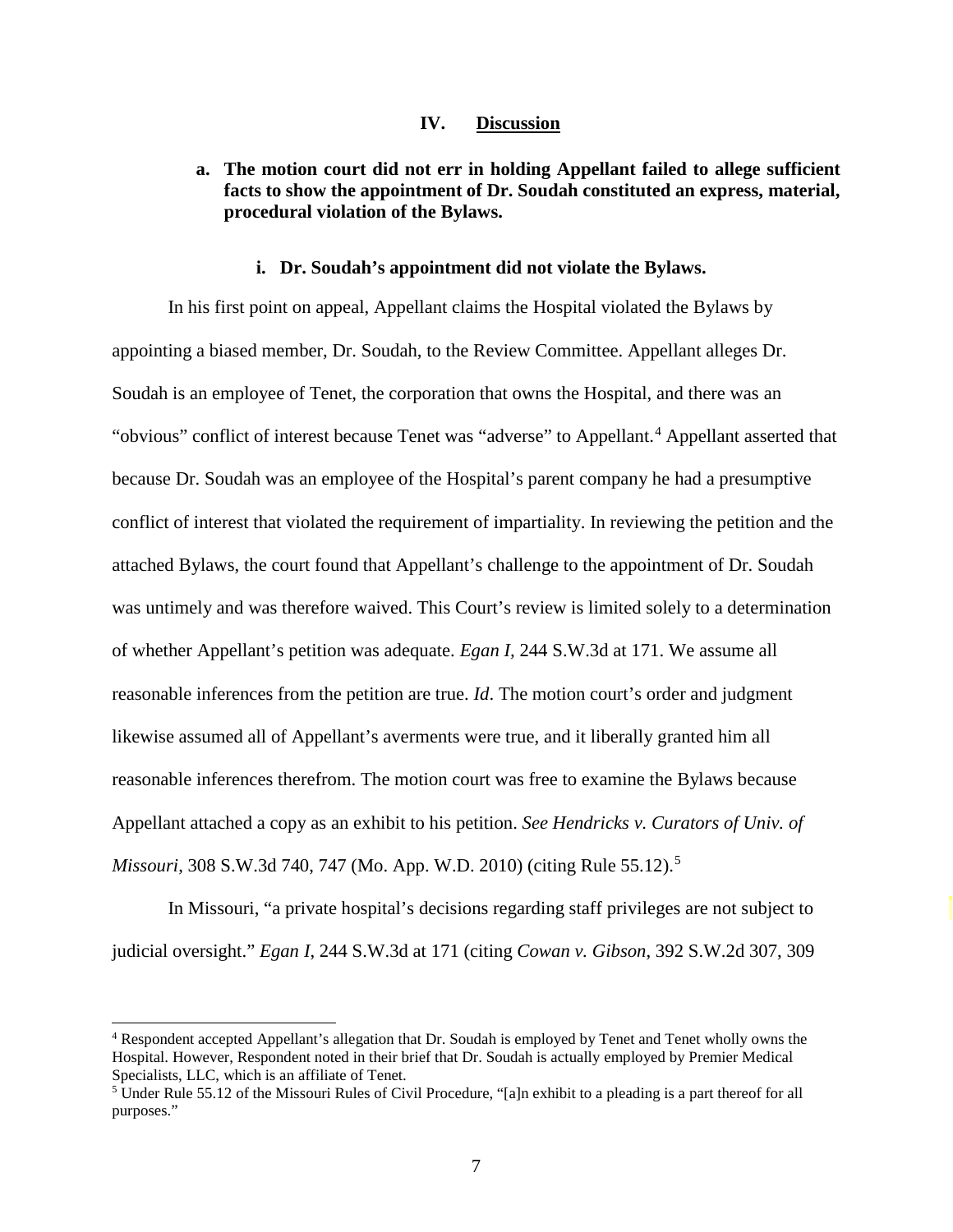(Mo. banc 1965)). In *Egan I*, the Missouri Supreme Court set out a limited exception to this "general rule of non-review": a doctor may bring a claim in equity for injunctive relief by asking the court to compel a hospital to substantially comply with its bylaws before the hospital may revoke the physician's privileges. *Egan I*, 244 S.W.3d at 172-74. In order to establish a hospital did not substantially comply with its bylaws, an aggrieved doctor must demonstrate (1) there was an express procedural violation of the bylaws, and (2) this violation was material and not merely a technical violation. *Egan II*, 291 S.W.3d at 759-60.

Appellant pleaded Dr. Soudah's employment created an "obvious" conflict of interest that violated § 11.6 of the Bylaws, which requires that all members of the Review Committee "shall be impartial and shall not have acted as accusers, investigators, fact-finders or initial decision makers in connection with the same matter[.]" The Bylaws do not expressly state a physician who is employed by a parent company or affiliated practice group fails the impartiality requirement in § 11.6 or is unable to serve on a peer review committee. In fact § 6.6 states staff members who "provide professional services at the Hospital pursuant to an exclusive contract arrangement…shall fulfill all of the obligations for Medical Staff membership and Clinical Privileges as any other applicant or member." Under § 8.1.1(b) all members of the Medical Staff *must* "participate in Peer Review activity as requested by the Chief of Staff or appointed designee[.]" This is echoed in § 6.2.8, which requires physicians to participate and cooperate with peer review activity in order to maintain their clinical privileges. Finally, § 5.8.8 states medical staff physicians "agree to serve on committees of the Medical Staff when so appointed by the Chief of Staff." It is clear that under the Bylaws, *all* physicians are expected to serve on peer review committees, including those under contract with the Hospital. Adopting Appellant's interpretation of the Bylaws to categorically prevent any physician employed by the Hospital or

8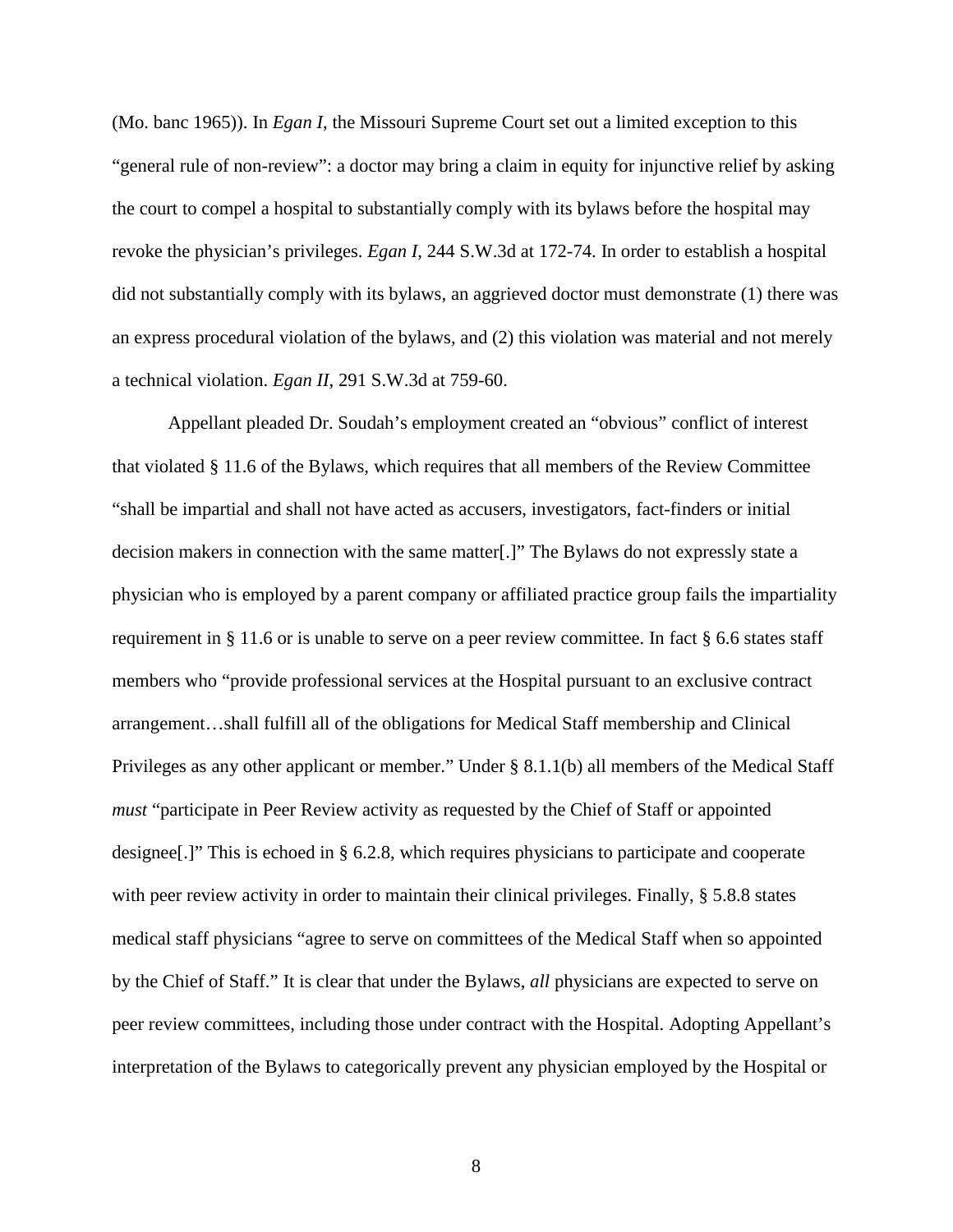Tenet to serve on the Review Committee would be inconsistent with other provisions in the Bylaws.

Appellant alleged that Dr. Soudah was "obviously" biased because he was employed by Tenet and Dr. Soudah knew which side his employer "wanted to win." However, Appellant did not allege any facts in his petition demonstrating the Hospital or Tenet wanted a particular outcome from his peer review process. Appellant's averment is a conclusory statement that does not meet the fact-pleading requirements of Missouri. *Gardner*, 466 S.W.3d at 646 ("The petition may not merely assert conclusions, and in determining whether a petition states a cause of action, we are to disregard conclusions not supported by facts.").

In *Egan I* and *Egan II*, the appellant, Dr. Egan, alleged his peer review was biased and therefore violated the hospital's bylaws. *Egan II*, 291 S.W.3d at 762. In *Egan I*, the Missouri Supreme Court adopted a limited exception to the general rule of non-review of private hospitals' staffing decisions, which applies when a hospital fails to substantially comply with its own bylaws. 244 S.W.3d at 173-74. The Court held "the matter of substantial compliance is a factual dispute that can only be determined [by the trial court] on remand." *Id*. at 174. Accordingly, it reversed the judgment and remanded the case to the trial court to determine whether the hospital failed to substantially comply with its bylaws when it permanently suspended Dr. Egan. *Id*.

In *Egan II*, the trial court considered evidence from Dr. Egan and the hospital regarding the revocation of his privileges. *Id*. Dr. Egan claimed two committee members were biased against him and the appellate review committee improperly considered evidence outside the record in violation of the bylaws.<sup>[6](#page-8-0)</sup> *Id*. at 761-62. The trial court found the hospital substantially

<span id="page-8-0"></span><sup>&</sup>lt;sup>6</sup> As evidence of bias, Dr. Egan referred to a statement to the board from one of the Appellate Review Committee members alleging that two of the panel members made personal observations to the panel about Dr. Egan's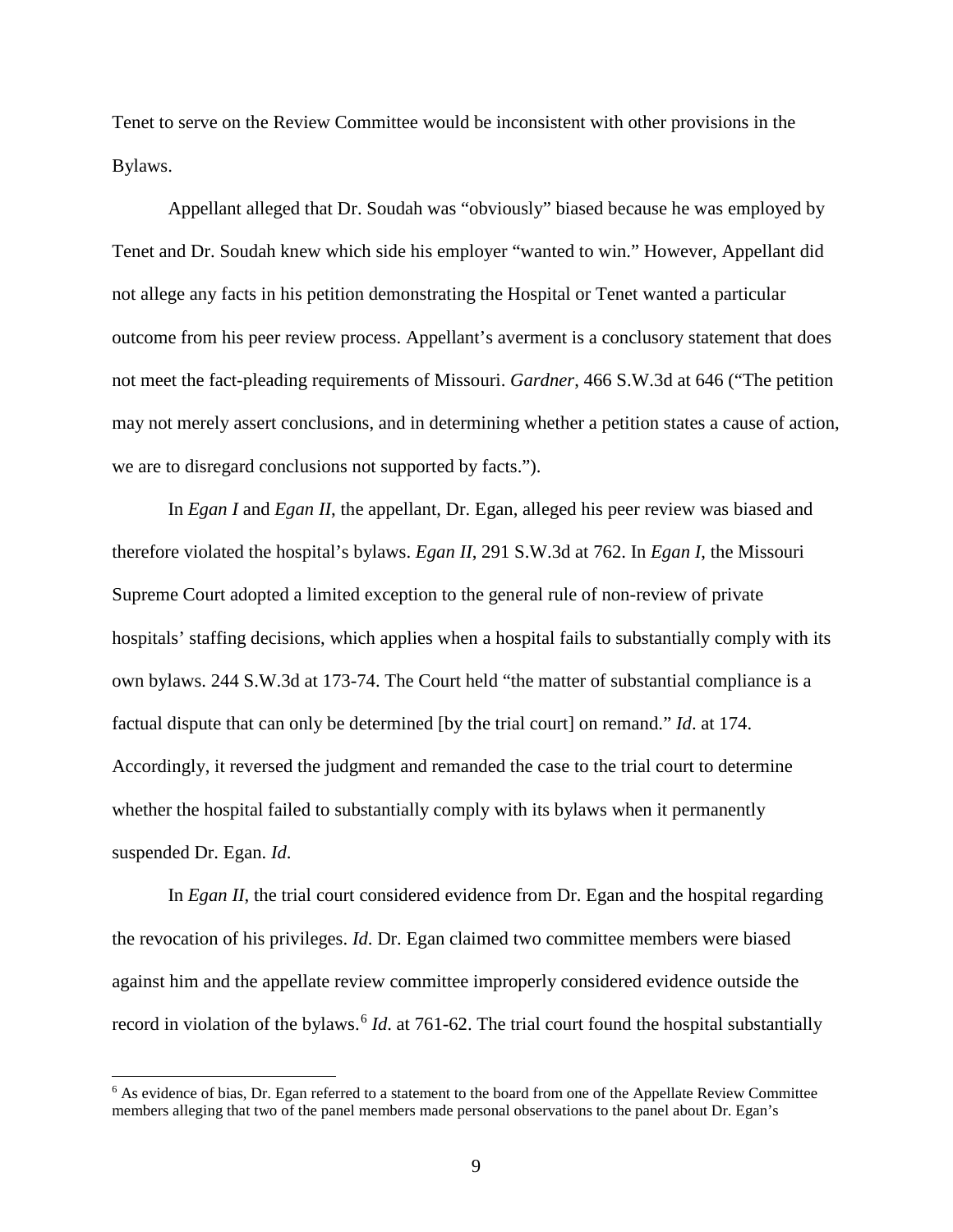complied with its own bylaws and "there was substantive procedural fairness at every step in the process." *Id*. at 757. We affirmed the trial court's determination that there was insufficient evidence to demonstrate the hospital failed to substantially comply with its bylaws. *Id*. at 765.

In the present case, the motion court held Appellant's allegations failed to demonstrate that the Hospital did not substantially comply with its Bylaws. We agree that Appellant's pleadings failed to allege sufficient facts demonstrating the Hospital committed an express, material, procedural violation of the Bylaws as contemplated by *Egan II*. *Id.* at 759-60. Such a showing was necessary to demonstrate the Hospital did not substantially comply with its Bylaws, which is the *sole exception* to the rule of non-review of hospital staffing decisions in Missouri. *Id*.; *see also Egan I*, 244 S.W.3d at 174.

#### **ii. The motion court did not err in finding Appellant waived his objection to Dr. Soudah's appointment under the Bylaws.**

Section 11.4 of the Bylaws outlines the procedural requirements the Hospital must follow when an affected physician has made a proper request for a Review Committee. It states that the Hospital must provide notice of the hearing and identify the selected members of the Review Committee. § 11.4.1. The Hospital must give the affected physician ten days to object to any of the selected members to the Chief of Staff in writing. *Id*. If the physician fails to object within ten days then they will be deemed to have irrevocably waived the right to object to any Review Committee member. *Id*. Appellant failed to allege facts establishing the Hospital's noncompliance with these procedural requirements. In his petition, Appellant conceded he did not object to the appointment of Dr. Soudah until three months after receiving notice of who would serve on the Review Committee. Accordingly, the motion court, looking solely at the procedural

j professional judgment and mental deficiencies. *Id*. at 762. This statement also included allegations that one of the panelists "introduced his own oral testimony regarding Dr. Egan's professional conduct." *Id*. at 761.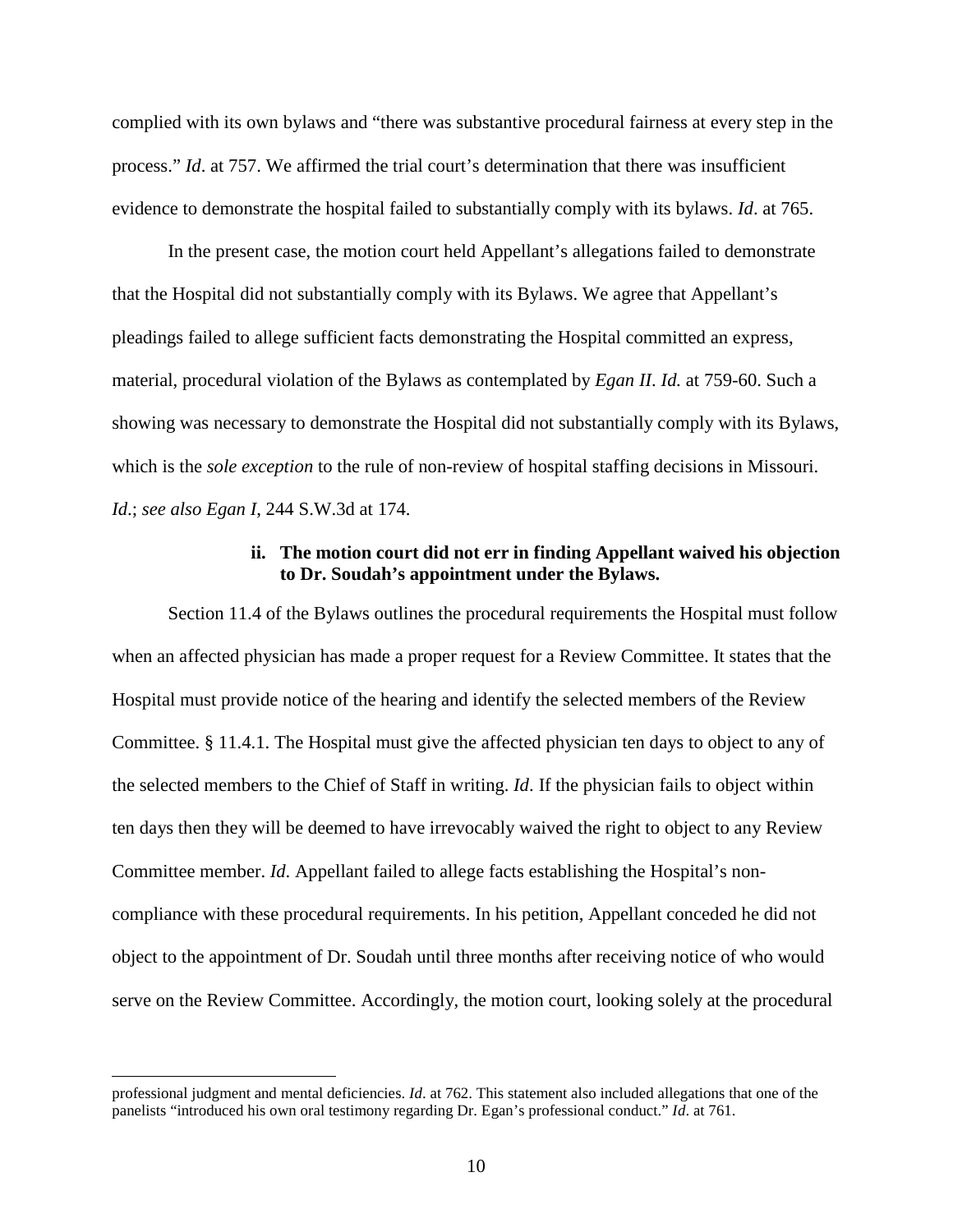requirements of the Bylaws, ruled that Appellant did not timely object to the appointment of Dr. Soudah and therefore waived this objection. We agree with the motion court that Appellant waived the right to object to the appointment of Dr. Soudah.

### **b. The motion court did not err in holding Appellant failed to allege sufficient facts demonstrating the Hospital did not substantially comply with the Bylaws.**

The Hospital appointed three non-cardiologists to the Review Committee: a general surgeon, an internist, and an endocrinologist. In his petition, Appellant claimed he timely objected that none of these physicians had sufficiently similar experience, education or training to his own, as required by § 11.6 of the Bylaws. Section 11.6 states: "If available, at least one Review Committee member shall have practice experience, education or training the same or sufficiently similar to the practice area of the Physician…under review." On appeal, Appellant argues that the Hospital expressly violated this provision, and the motion court erred by engaging in fact-finding instead of assuming the allegations in Appellant's petition were true.

The Hospital first responds that a review of this decision would require the court to review the merits of the Hospital's medical staff's decision and is barred under the rule of nonreview. Second, the Hospital argues that even if all three physicians lacked sufficiently similar experience to Appellant, the Bylaws would only be violated if such a physician was *available*, which Appellant was required to allege but failed to do. Finally, the Hospital argues that it complied with the Bylaws by appointing physicians that had sufficiently similar training and experience. We will address the Hospital's first point only, because we find it dispositive. Therefore, we do not reach the merits of the Hospital's second two points.

Requiring courts to determine whether a physician has "sufficiently similar" experience as the affected physician would violate Missouri's rule of non-review. *See Egan I*, 244 S.W.3d at 174. The Supreme Court of Missouri explained in *Egan I*:

11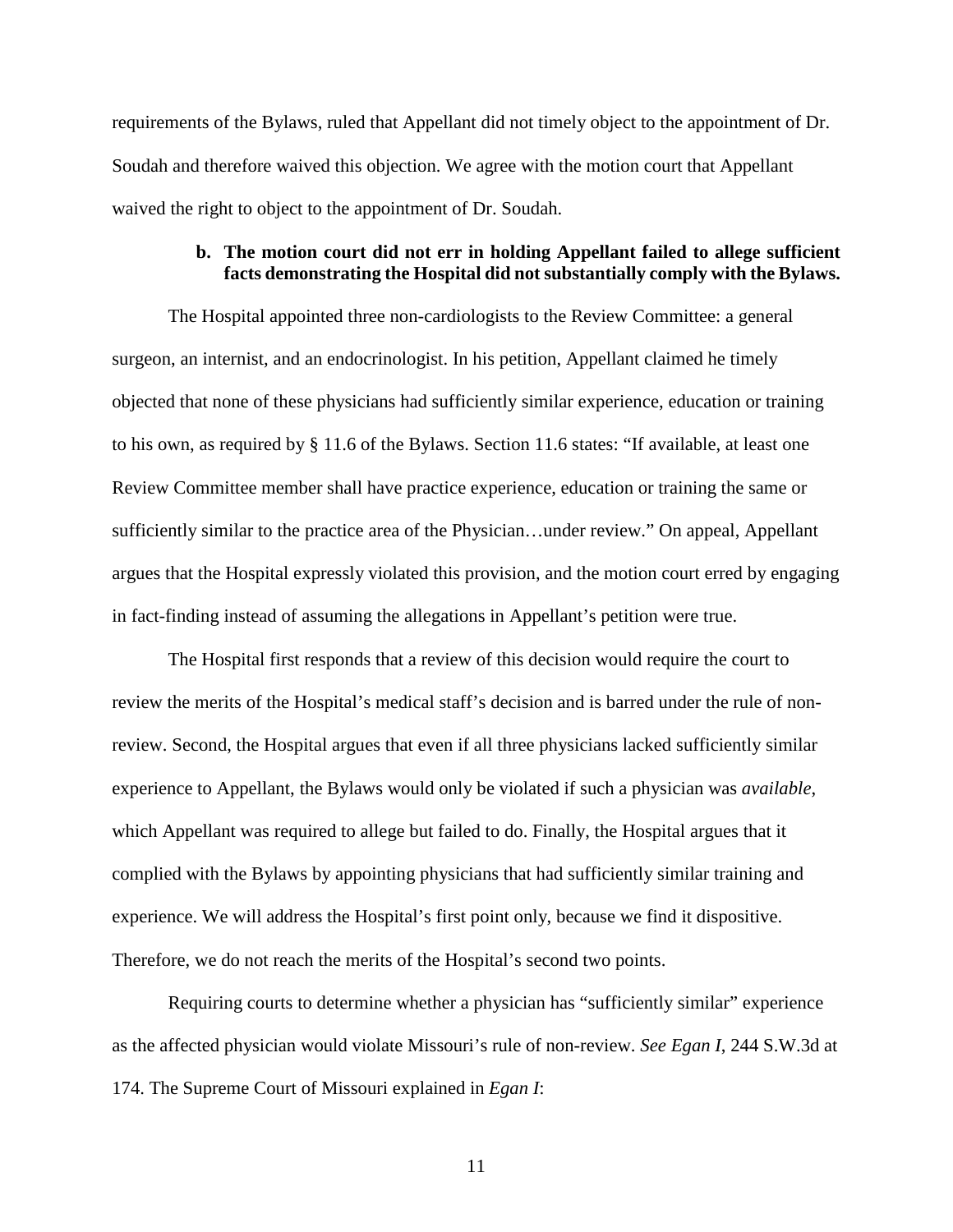[I]t must be emphasized that the purpose of the regulation<sup>[7](#page-11-0)</sup> is to implement a system of medical staff peer review, rather than judicial oversight, and it is clear that final authority to make staffing decisions is securely vested in the hospital's governing body with advice from the medical staff. This is so because the notion underlying the internal governance structure required by the regulatory scheme is that *medical professionals are best qualified to police themselves*…This Court, then, will not impose judicial review on the merits of a hospital's staffing decisions, *but will act only to ensure substantial compliance with the hospital's bylaws*.

#### 244 S.W.3d at 174 (emphasis added).

The sole exception to the rule of non-review is that a reviewing court may determine whether a hospital complied with the basic *procedural* protections of its bylaws without reviewing the merits of a hospital's staffing decision. *Egan II*, 291 S.W.3d at 759-60. Under the Bylaws, the Chief of Staff is responsible for appointing physicians to the Review Committee with sufficiently similar experience as the affected physician. § 11.6. The Chief of Staff is also responsible for resolving all objections to the appointment of any individual to the Review Committee, in consultation with the Chief Executive Officer. § 11.4.1. Selecting physicians to serve on a peer review committee who have sufficiently similar experience as the affected physician is a determination best made by medical professionals. *See Egan II*, 291 S.W.3d at 760 (explaining that courts should be reluctant to "substitute their judgment for the superior professional judgment of hospital officials in evaluating hospital staff decisions.").

The Missouri Supreme Court stated a private hospital makes all final staffing decisions with advice from its medical staff which "as a body or through committee shall review and evaluate the quality of clinical practice of the medical staff in the hospital[.]" *Egan I*, 244 S.W.3d at 174 (quoting 19 CSR 30-20.021(2)(C)12). Reviewing the selection process for which doctors are qualified to serve on peer review committees inevitably would involve a review of the Chief

<span id="page-11-0"></span><sup>&</sup>lt;sup>7</sup> Referencing 19 CSR 30-20.021(2)(C)1-5 which requires hospitals adopt bylaws to govern the professional activity of medical staff members, including bylaws for hearing and appealing a denial or revocation of staff privileges. *Egan I*, 244 S.W.3d at 174.